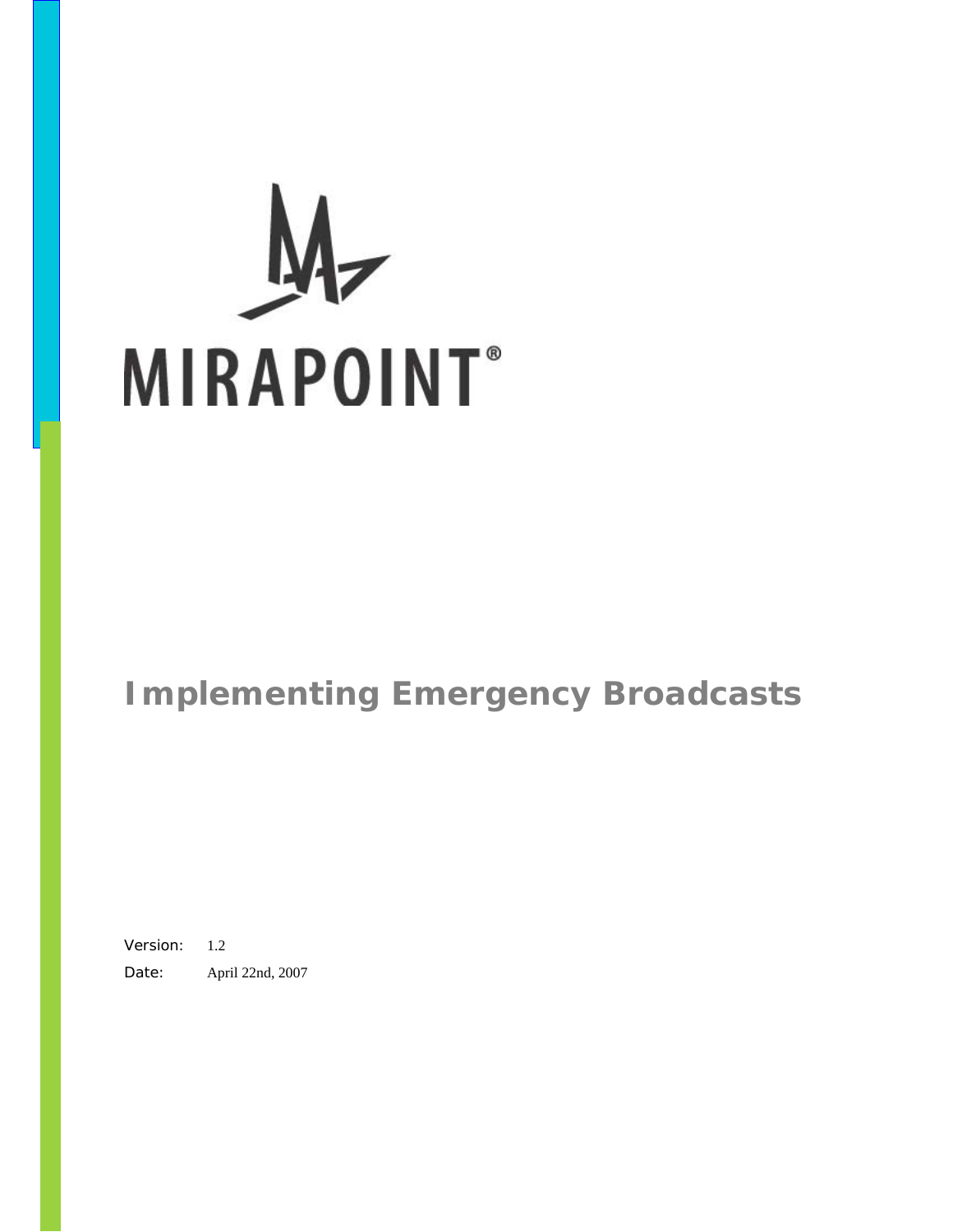

# **Table of Contents**

| $\mathbf{1}$   |     |  |
|----------------|-----|--|
|                | 1.1 |  |
| 2              |     |  |
|                | 2.1 |  |
|                | 2.2 |  |
|                | 2.3 |  |
|                | 2.4 |  |
| 3              |     |  |
|                | 3.1 |  |
|                | 3.2 |  |
|                | 3.3 |  |
|                | 3.4 |  |
| $\overline{4}$ |     |  |
|                | 4.1 |  |
|                | 4.2 |  |
|                | 4.3 |  |
| 5              |     |  |
|                | 5.1 |  |
|                | 5.2 |  |
|                | 5.3 |  |
| 6              |     |  |
|                | 6.1 |  |
|                | 6.2 |  |
|                | 6.3 |  |
| 7              |     |  |
|                | 7.1 |  |
|                | 7.2 |  |
|                | 7.3 |  |
| 8              |     |  |
|                | 8.1 |  |
|                | 8.2 |  |
|                | 8.3 |  |
|                |     |  |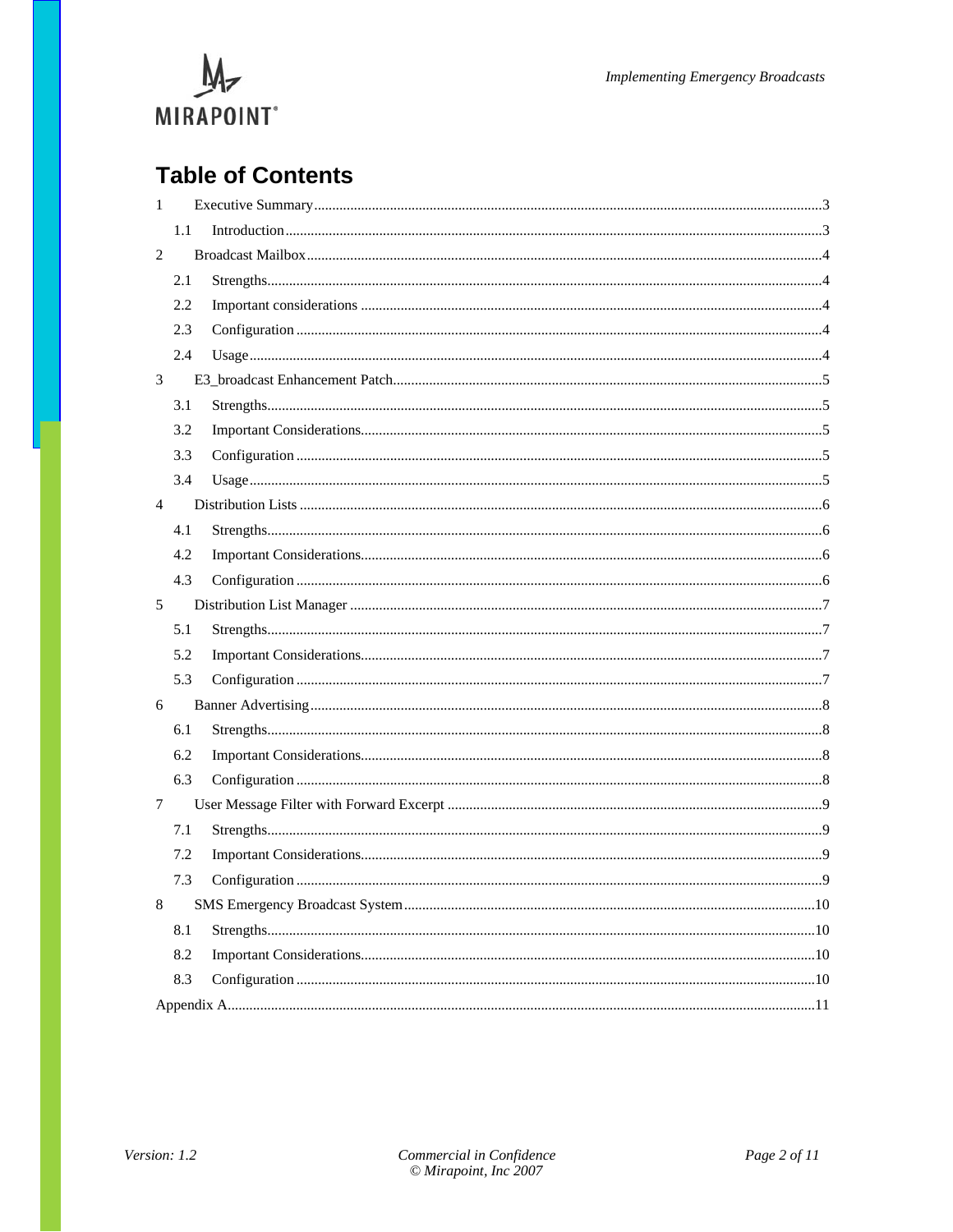

# **1 Executive Summary**

Disasters happen, and when one occurs, you need to be able to communicate immediately with your user community. Recent headline events have highlighted the need for emergency broadcasts to all users. However, more mundane disasters such as a major snow storm or a power outage may require you to communicate information to your workforce or campus population in as rapid a manner as possible.

Mirapoint provides several methods of performing emergency broadcasts – each with its own strengths and underlying considerations. This white paper discusses the advantages of the different methods.

### **1.1 Introduction**

There are many distinct methods that can be utilized to send broadcast messages to the user population. These will be discussed below, and include:

- Broadcast Mailbox
- The E3\_broadcast patch
- Distribution Lists
- Distribution List Manager
- Banner Advertising
- User Message Filters
- SMS Emergency Broadcast System

All of these techniques will work with MOS v3.6 or later releases, but may require additional systems, software and/or licenses.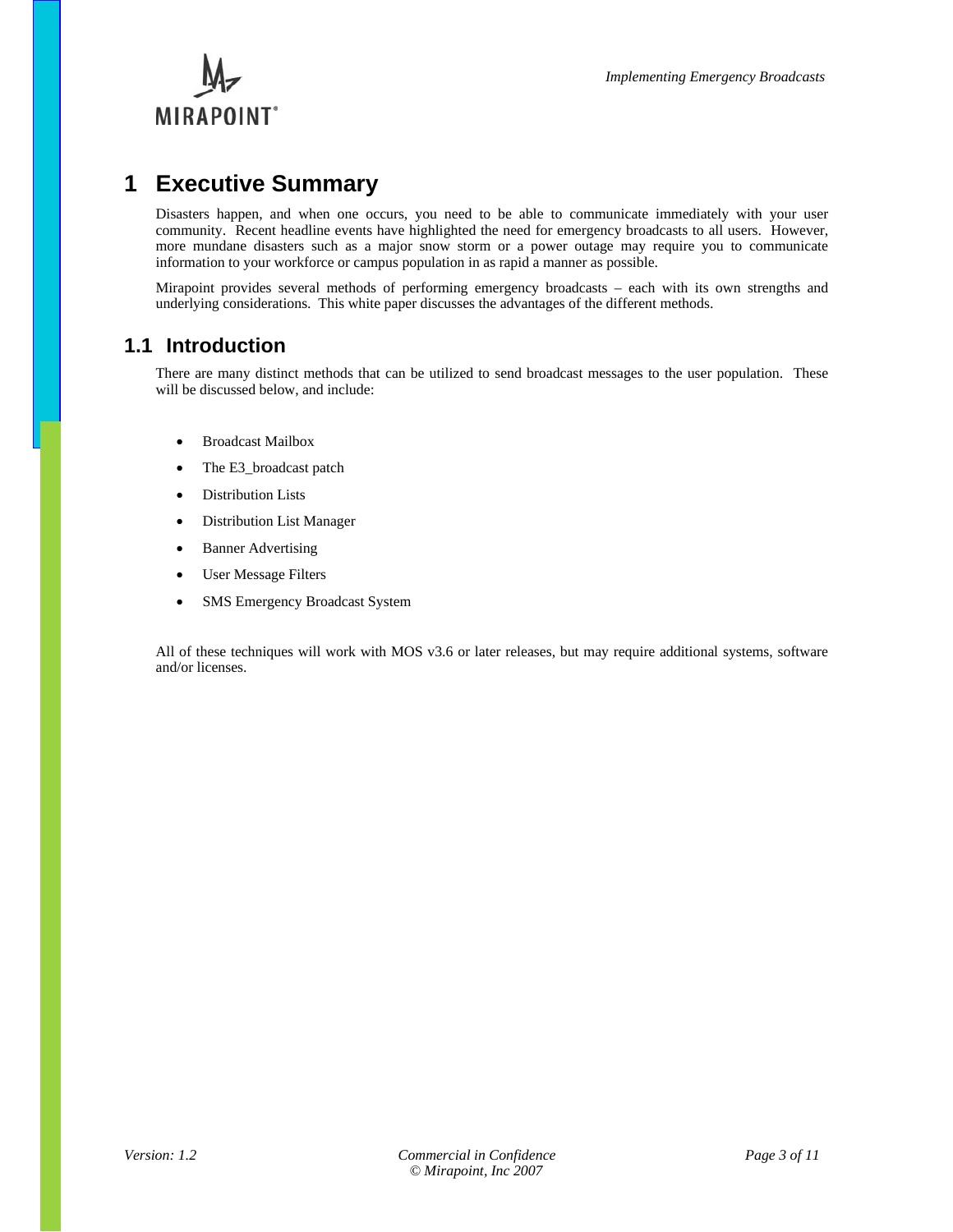

# **2 Broadcast Mailbox**

The broadcast mailbox is built into each and every currently supported Mirapoint MOS release and does not require any additional licenses to implement (although a small number of IMAP licenses would assist in usage). Messages placed into the broadcast mailbox are directly delivered to each user INBOX when that user logs into the system.

### **2.1 Strengths**

- Bypasses user filters, forwards and auto-replies to ensure delivery into the INBOX
- Not processed by antispam scanners
- No additional licenses or systems required for implementation

### **2.2 Important considerations**

- Increases login time irrespective of if broadcast messages are available
- Can cause load issues during peak access periods
- Domain centric (a single system-wide message cannot be delivered to all domains)
- Single box only (so if a domain spans multiple appliances, multiple mailboxes must be used)
- One broadcast mailbox per domain can be used
- Does not scale well because you must deliver the message to each user
- Only delivers on login (if the user is already logged in, delivery does not happen)

### **2.3 Configuration**

The broadcast mailbox must be established before it is required. To create a mailbox within a domain, first select the domain (if using delegated domains), then create a mailbox, and then set the mailbox as the broadcast mailbox.

> DOMAIN SETCURRENT domain.com MAILBOX ADD broadcast MAILBOX SETACL broadcast anyone +lrs MAILBOX SET BROADCAST broadcast

In addition, it will be necessary to provide access restrictions to the mailbox. For example, to ensure that only administrators can publish broadcast messages, use the following:

MAILBOX SETACL broadcast administrators +lrswip

### **2.4 Usage**

You should not use distribution lists and allow users to email the broadcast mailbox. This will open up a security hole and probably cause a load problem if users find out they can email the broadcast mailbox. We recommend as a best practice, that you set up a distribution list called "emergency-broadcast" which has the system administrator as the recipient. After reviewing the message, the administrator can appropriately deliver the emergency broadcast message.

To submit a broadcast message, the Administrator should compose a message and send it to himself (thus obtaining all the appropriate headers and formatting. The Administrator should read the message in an IMAP capable client (for example, Mozilla Thunderbird, Mac Mail or similar). When the message is to be delivered, the Administrator can simply drag the message into the broadcast mailbox.

For broadcasting to more than one thousand mailboxes, Mirapoint recommends as a best practice the use of E3\_broadcast. This is documented in the next section of this document.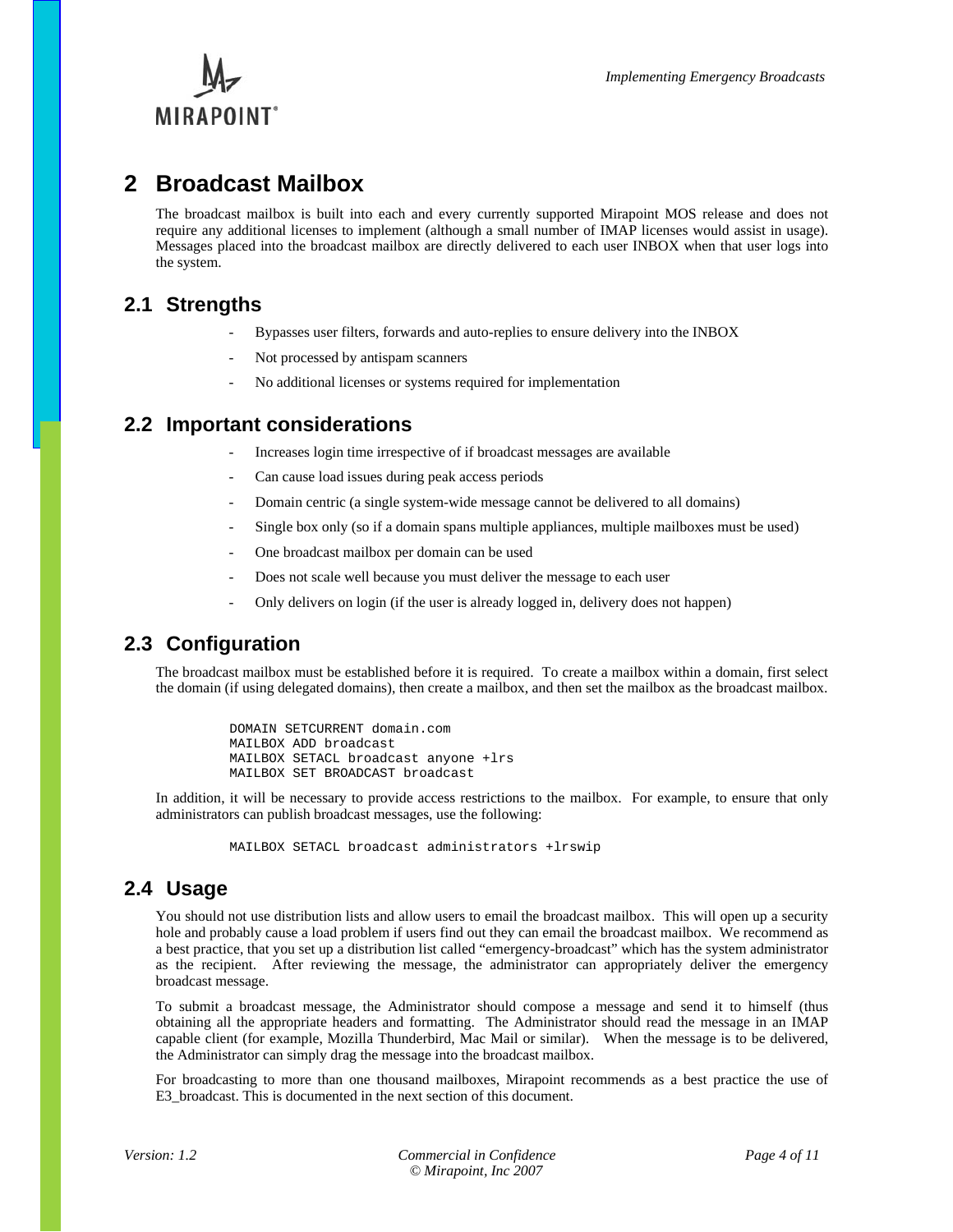

# **3 E3\_broadcast Enhancement Patch**

To provide the benefits of the broadcast mailbox with the benefits of a distribution list, Mirapoint produced an enhancement patch known as E3\_broadcast. Like the broadcast mailbox, messages are delivered to all users within the domain (thus alleviating the need for active care of a list). Like the distribution list mechanisms, the messages are delivered via normal delivery mechanisms (thus they obey user filters and forwards). Unlike either mechanism, E3\_broadcast uses a background process to deliver messages at around 50-100 messages per second, which is much more scalable. For example, a school of 25,000 mailboxes can expect delivery in approximately 10 minutes.

### **3.1 Strengths**

- No additional licenses or systems required for implementation
- User filters and forwards apply to messages (for mobile devices / external accounts)
- Not processed by antispam scanners
- Can handle multiple broadcast mailboxes
- Scaleable solution
- Operates with auto-provisioning

### **3.2 Important Considerations**

- Domain centric (so system-wide message cannot be delivered to all domains)
- Single box only (so if a domain spans multiple appliances, multiple mailboxes must be used)
- If a user is over quota, they won't see the message

### **3.3 Configuration**

The E3 broadcast patch needs to be installed prior to usage. It is expected that this patch will be integrated into a future MOS release.

To install the patch, type the following:

UPDATE INSTALL ftp://ftp.mirapoint.com/pub/updates/E3\_broadcast

To create a broadcast mailbox, firstly prepare a mailbox for use:

MAILBOX ADD emergency-broadcast MAILBOX SETACL emergency-broadcast administrators +lrswip X-BROADCAST ADD emergency-broadcast

To see which mailboxes are currently enabled as broadcast mailboxes, use the following command:

X-BROADCAST LIST

Please note: the mailbox name in these commands is case sensitive.

### **3.4 Usage**

As with the broadcast mailbox (see 2.4 above), to submit a broadcast message, an approved user should compose a message and send it to himself (thus obtaining all the appropriate headers and formatting). The approved user should then read the message in an IMAP capable client (for example, Mozilla Thunderbird, Mac Mail or similar). When the message is to be delivered, the approved user can simply drag the message into the broadcast mailbox.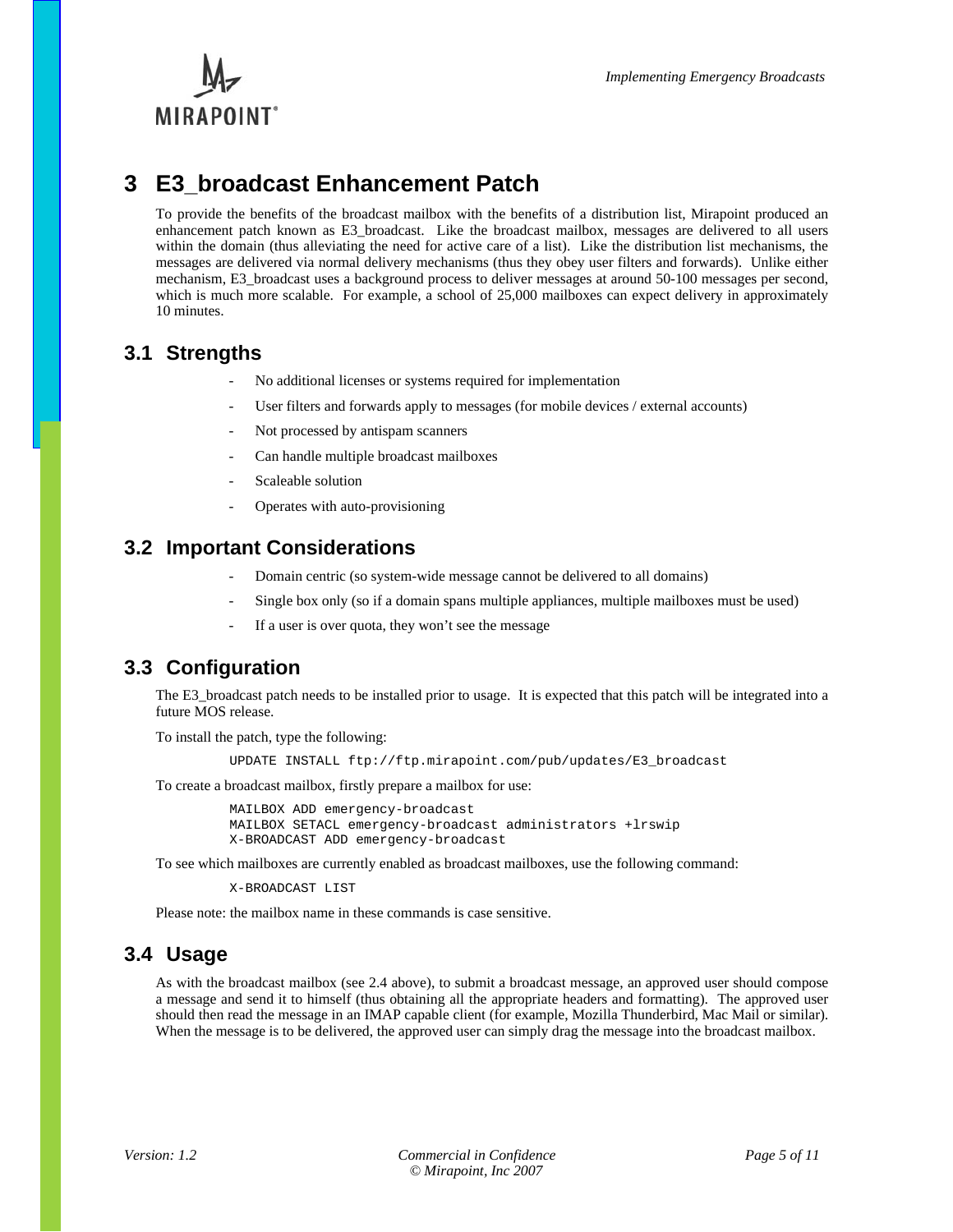

# **4 Distribution Lists**

Mirapoint has a distribution list system that can be used for delivering messages to a distribution list. The distribution list for "everyone" or "emergency-broadcast" needs to be put into LDAP so that distribution list controls (such as allowed senders) can be provided. In addition, as a new user is added or a user is deleted from the system, the distribution list must be updated.

The LDAP Routing license is required for this functionality.

### **4.1 Strengths**

- Multiple domains can be handled
- Multiple appliances can be handled
- Subject to forwards (for delivery to mobile devices or external accounts)
- Distribution lists can be nested

### **4.2 Important Considerations**

- Delivery can be slow depending on the size of the distribution list
- Users may get multiple copies of the same message, if they are on multiple lists
- Subject to filters (so no guarantee that the user will receive the message)
- Subject to antispam scanning (so no guarantee that the user will receive the message)
- Subject to auto-replies (so bounces must be handled)
- Requires LDAP Routing license and an LDAP Directory Server
- Requires constant supervision to ensure all users are in the distribution list
- Does not scale well because a message gets delivered to every member of a managed list

### **4.3 Configuration**

The first step to configuration is to ensure that LDAP Routing is enabled and working on each host. Ensure particularly that the LDAP group expansion is working (test the mailgroup:members and mailgroup:allowedbroadcaster LDAP queries). This step is beyond the scope of this document. However, full information is available in the Message Server Administrator's Guide. Once LDAP configuration is done, create an LDAP entry as follows:

```
dn: cn=emergency-broadcast, o=Top 
objectclass: mailGroup 
cn: emergency-broadcast 
mail: emergency-broadcast@domain.com 
mgrpAllowedBroadcaster: user1@domain.com 
mgrpRFC822MailMember: user1@domain.com 
mgrpRFC822MailMember: user2@domains.com
```
Note that the attribute mgrpAllowedBroadcaster can be specified multiple times and includes the email address of each person allowed to send to the emergency broadcast list. Also, the attribute mgrpRFC822MailMember is specified multiple times and includes the email address of each person to receive the message. Since the size of an LDAP entry is limited, the number of email addresses that can be delivered to is also limited. In this case, it is best to split the list up into smaller sub-lists (each of which is set up the same way) and then include the sub-lists in the emergency broadcast list. For example, you could split by domain, department, or anything else you deem appropriate.

To ensure that fake broadcasts are not allowed, SMTP Authentication should be used. Consult the Mirapoint Message Server Administration Guide for details.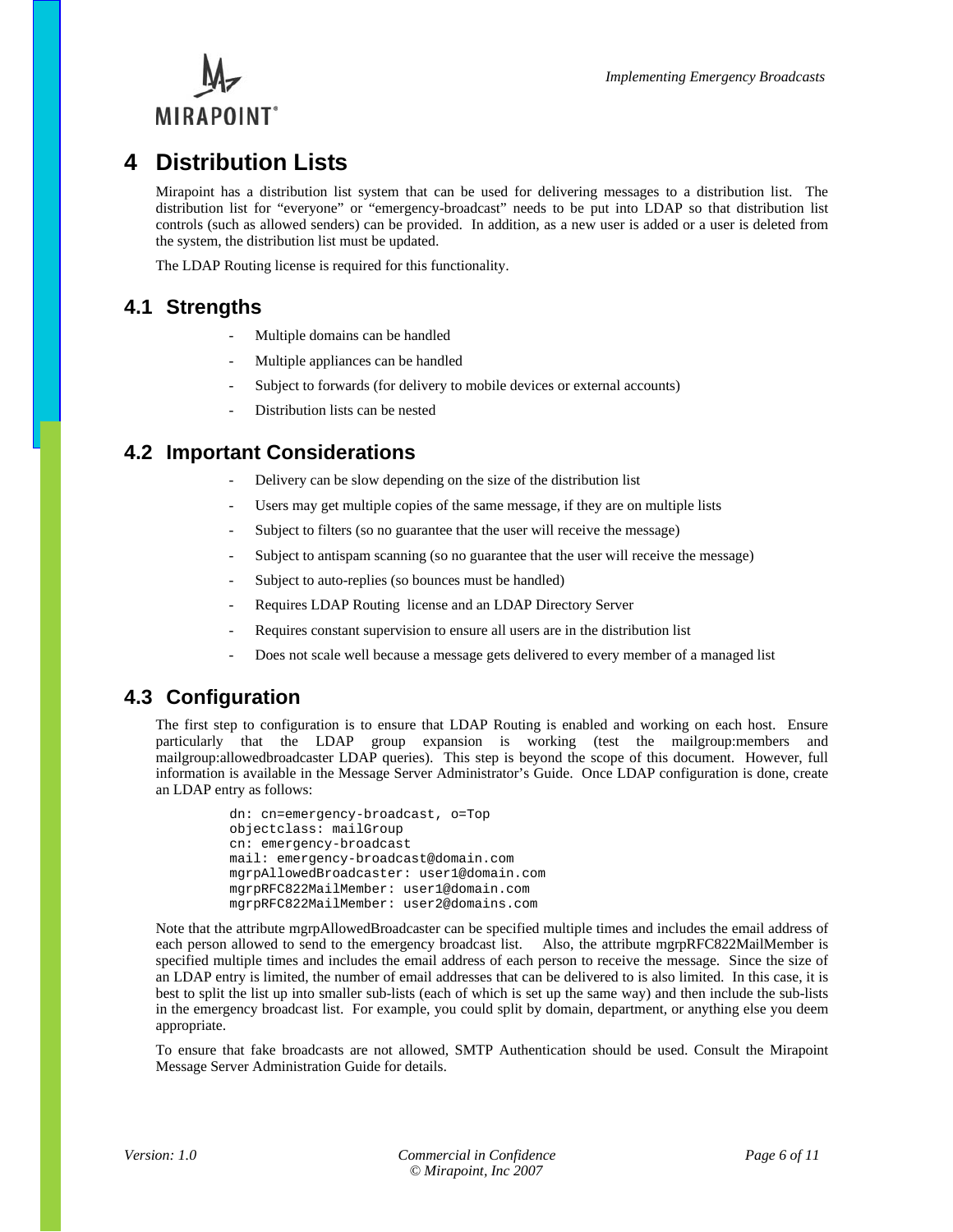

# **5 Distribution List Manager**

A number of open-source distribution list managers integrate seamlessly with Mirapoint since they only use Mirapoint for the outbound delivery. In each case, the user can generally choose to subscribe or not to the emergency broadcast system, and access is generally controlled.

### **5.1 Strengths**

- Multiple domains can be handled
- Multiple systems can be handled
- Flexible approval process
- Very scalable
- Subject to forwarding (for delivery to mobile devices or external accounts)
- Distribution lists can be nested

### **5.2 Important Considerations**

- Requires an extra system to run the DL Manager
- Delivery can be slow (depending on the DL Manager)
- List must be maintained as users are added and removed
- Subject to filters (so no guarantee that the user will receive the message)
- Subject to antispam scanning (so no guarantee that the user will receive the message)
- Subject to auto-replies (so bounces must be handled)

### **5.3 Configuration**

With a Distribution List Manager, no special configuration of the Mirapoint hosts is required. If you have a functioning Mirapoint mail service, then the Distribution List Manager will integrate easily. Mirapoint knows of the following List Managers that have been integrated in the past:

| <b>Name</b>        | Website                               |
|--------------------|---------------------------------------|
| <b>GNU</b> Mailman | http://www.gnu.org/software/mailman/  |
| <b>LISTSERV</b>    | http://www.lsoft.com/                 |
| Sympa              | http://www.sympa.org/                 |
| Dada Mail          | http://mojo.skazatt.com/              |
| Majordomo          | http://www.greatcircle.com/majordomo/ |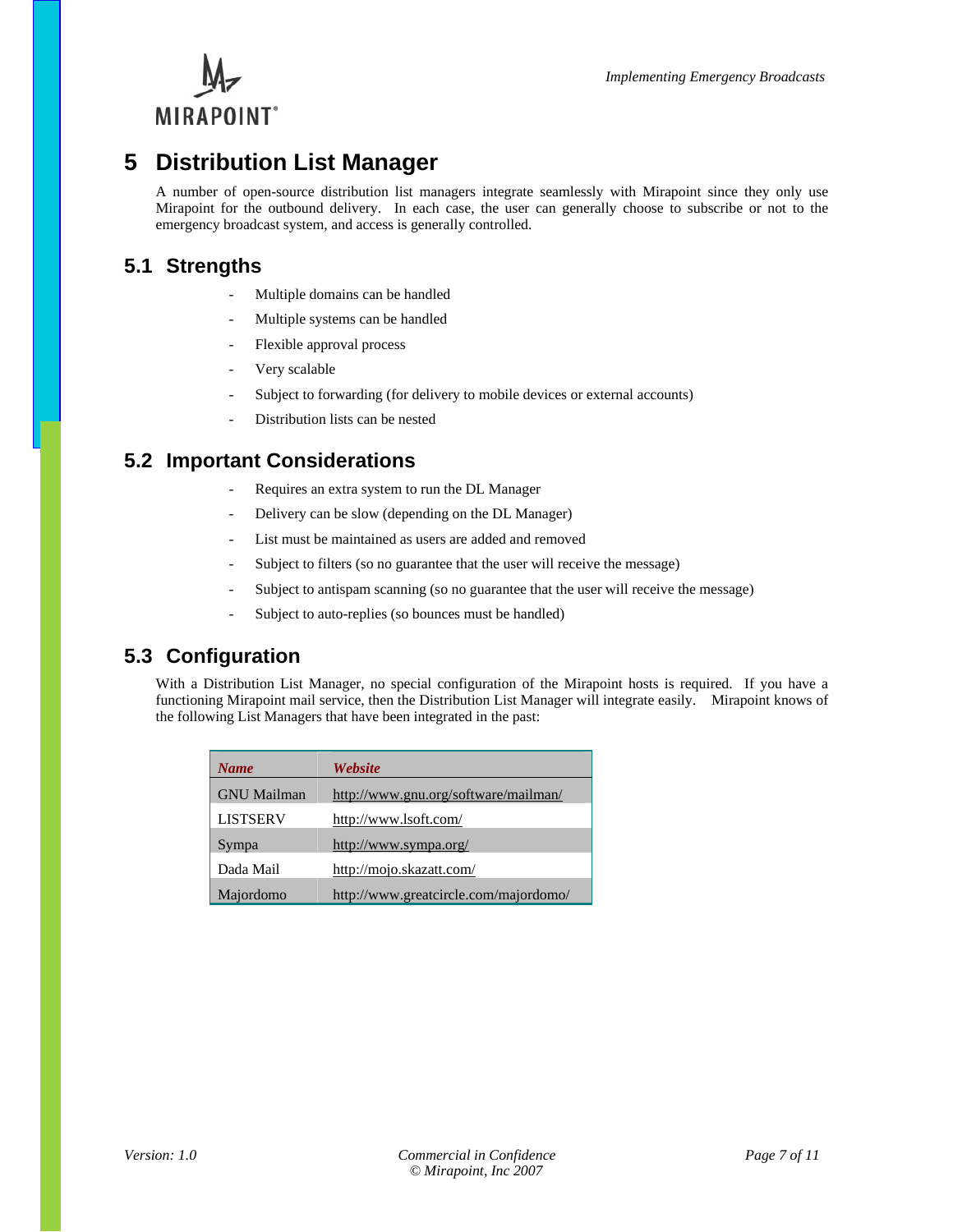

# **6 Banner Advertising**

If you use Mirapoint WebMail exclusively, then you can alter the WebMail home page to include the message that you wish to deliver. Many organizations use a custom entry point from their portal, in which case, the portal can be updated.

In addition, Mirapoint allows the addition of an "Advertising banner" to be included in WebMail Standard Edition. This can be used for alert messages as easily as banner advertising.

### **6.1 Strengths**

- Easily implemented by anyone who can write HTML
- Very scalable because individual messages are not sent to each user
- Not subject to antispam scanners

### **6.2 Important Considerations**

- POP or IMAP users will not see banner
- Requires a re-start of the WebMail service (which logs everyone out)
- User might not notice the banner

### **6.3 Configuration**

Refer to the Mirapoint Branding Guide for information on how to brand the Mirapoint WebMail.

There are four places that you will need to alter to ensure adequate coverage:

- The login page for WebMail Standard Edition
- The login page for WebMail Corporate Edition
- The advertisement banner in WebMail Standard Edition
- The advertisement banner in WebMail Corporate Edition

After you have downloaded and unpacked the brand file, the following files should be edited:

- Mirapoint\_apps\_3.x/mail/locale/en\_US.ISO-8859-1/login.html
- Mirapoint\_apps\_3.x/eml/locale/en\_US.ISO-8859-1/login.html
- Mirapoint\_apps\_3.x/mail/locale/en\_US.ISO-8859-1/banner.html
- Mirapoint\_apps\_3.x/eml/locale/en\_US.ISO-8859-1/banner.html

Once editing is complete, pack up and publish the brand file again. Remember to start and stop the WebMail service to ensure the changes are recognized.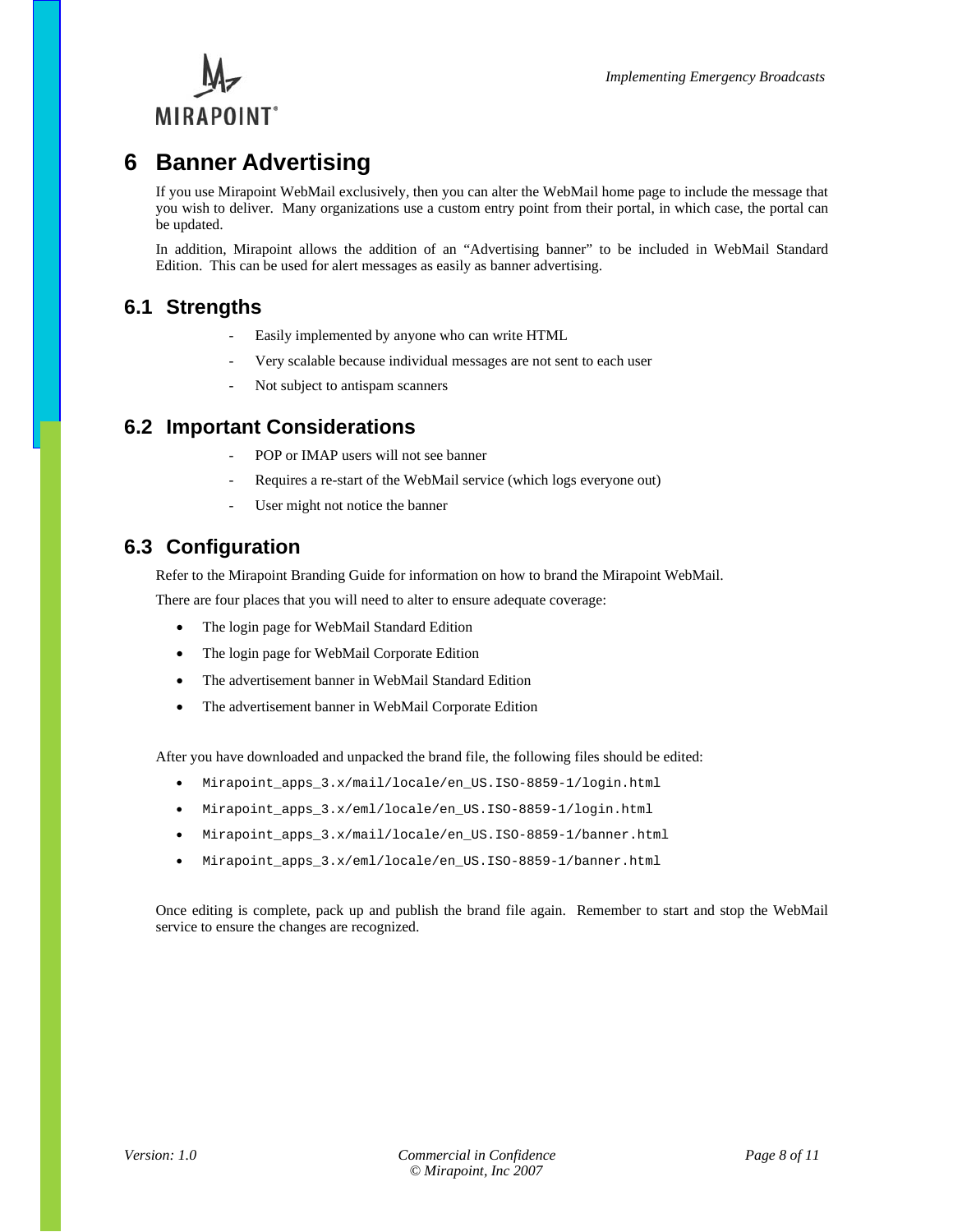



# **7 User Message Filter with Forward Excerpt**

Mirapoint's user filter mechanism offers a "Forward Excerpt" feature which can provide additional benefits in an emergency situation. An individual user can create a filter rule such that any message delivered to their mailbox with "Emergency" in the subject will result in an excerpt forwarded to their SMS/mobile phone, or alternate email address. In order for this feature to be effective in a campus wide emergency, it would need to be used in conjunction with the E3\_Broadcast or Distribution List manager solutions listed above. But this solution has the added benefit that it could also be used for personal emergencies as well. (Such as having your spouse or boss send you a message with "Emergency" in the subject.)

For example:

|                                                        | http://alpo.mirapoint.com/?sessionid=-74a50cfad&use_color_themes=true - WebMail - Corporate Edi - Windows             | $\mathbf{x}$ |
|--------------------------------------------------------|-----------------------------------------------------------------------------------------------------------------------|--------------|
| <b>Options</b>                                         | <b>Add/Edit Message Filter</b>                                                                                        |              |
| <b>El General</b><br>Personal                          | <b>C3</b> Cancel<br>Apply                                                                                             |              |
| Change Password                                        | <b>Filter Conditions - Add New Filter</b>                                                                             |              |
| Color Theme<br>About                                   | Select the conditions for your filter:<br>More $\gg$<br>If all of these conditions are met:                           |              |
| $\Box$ Mail<br>Settings                                | - EMERGENCY<br>Subject:<br>contains<br>$\overline{\phantom{a}}$                                                       |              |
| Composing<br>Auto-reply                                | -- Choose Type --<br>$\overline{\phantom{a}}$ contains                                                                |              |
| Forwarding<br>Signature                                | Important!: To remove a condition, deselect your Choose Type value;<br>conditions without a Type value are discarded. |              |
| <b>External Mail</b>                                   | Apply to all messages<br><b>Filter Actions</b>                                                                        |              |
| <b>Allowed Senders</b><br><b>Blocked Senders</b>       | Take the following action when conditions are met:                                                                    |              |
| <b>Allowed Mailing Lists</b><br><b>Message Filters</b> | Move to: Inbox<br>Mark: Deleted Read Draft Flagged Answered                                                           |              |
| 日 Calendar                                             | Forward to:                                                                                                           |              |
| <b>Presentations</b><br><b>Reminders</b>               | C Forward excerpt to: mySMS@cellphone.net                                                                             |              |
| Sharing Controls<br>Subscriptions                      | Discard (message is irrevocably lost)                                                                                 |              |
| <b>FI Downloads</b>                                    | Modify UGE (Junkmail) score by:<br><del>(-1000</del> to 1000)                                                         |              |
| <b>SvnQ</b>                                            | Remove attachments that meet attachment conditions                                                                    |              |
|                                                        | Do not apply any more filters to this message if action is taken<br>$\overline{J}$                                    |              |

### **7.1 Strengths**

Users do not need to have email connectivity to get a notification because a copy gets sent to their SMS/mobile phone

### **7.2 Important Considerations**

- A unique message filter is required for each user. It is expected behaviour that this filter will be created by each individual user.
- Mirapoint Professional Services can provide a site specific application which will automatically create these unique message filters for each and every user with an SMS address. Consult your Mirapoint Sales Representative for more information.
- Users must keep their SMS/mobile phone numbers updated in the user directory
- Requires SMS/cell phone connectivity
- Subject to anti-spam scanning
- Processing a user filter for a large population could place an unacceptable load on the system

### **7.3 Configuration**

Each user can create this filter (and others if desired) on their own. Mirapoint Professional Services can also provide a site specific application which will automatically create a unique message filter for each and every user with an SMS address. Consult your Mirapoint Sales Representative for more information.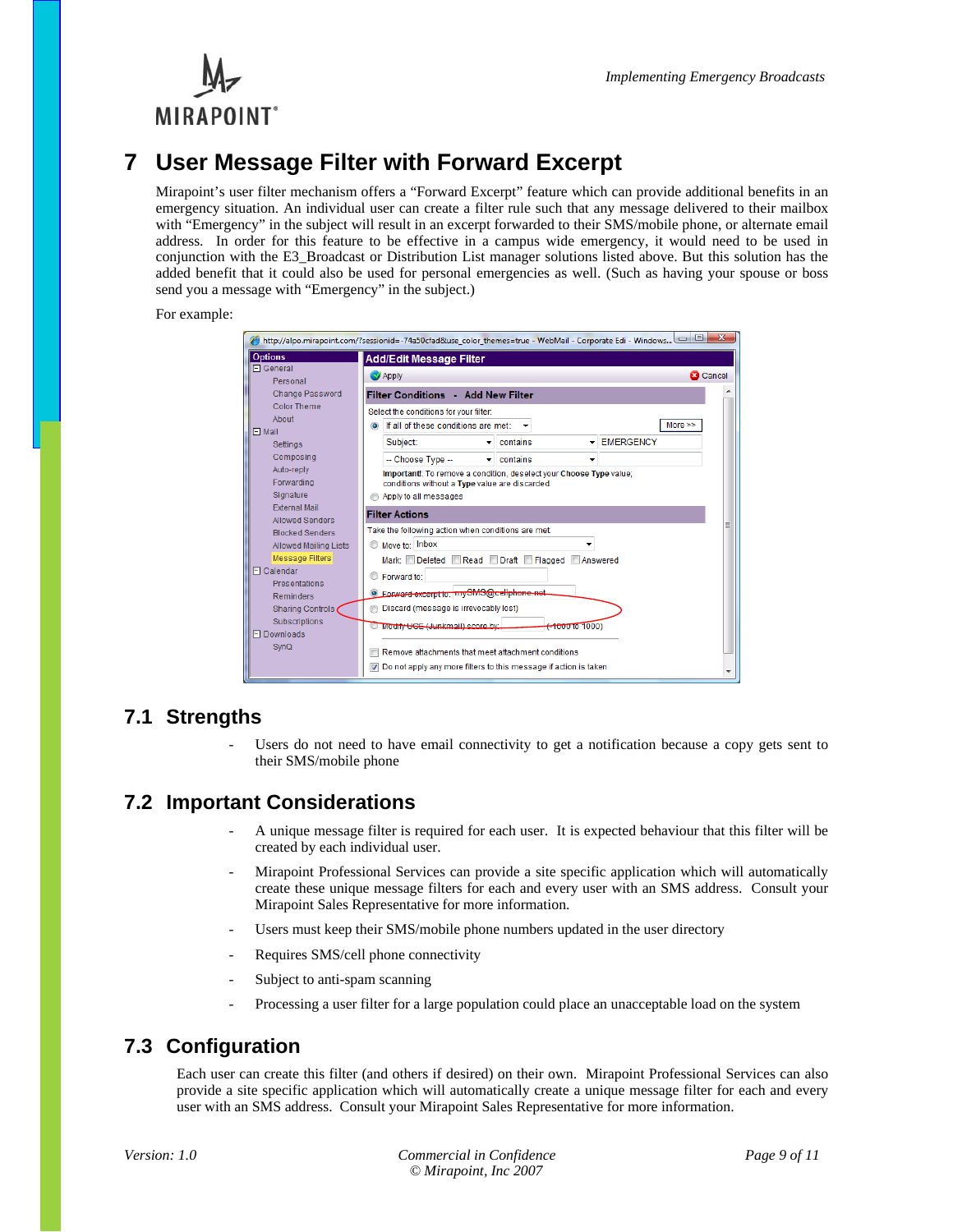

# **8 SMS Emergency Broadcast System**

Mirapoint Professional Services offers a standalone Appliance specifically designed as an Emergency Broadcast System. The mechanism is an extremely valuable complementary solution to the E3\_Broadcast Mailbox and/or list service mechanisms described above.

### **8.1 Strengths**

- Users do not need to have email connectivity to get a notification, a copy goes to their SMS/mobile phone almost immediately
- The SMS Emergency Broadcast System operates independently of the mailbox message delivery methods described above thus bypasses any inherent latency issues.
- Bypasses the need to create a unique user mail filter for sending the SMS message

### **8.2 Important Considerations**

- Requires a complementary Mirapoint Appliance delivered by Mirapoint Professional Services
- Users must keep their SMS/mobile phone numbers updated in the user directory
- Requires SMS/cell phone connectivity
- Subject to anti-spam scanning
- Subject to SMS carrier latency

### **8.3 Configuration**

Mirapoint Professional Services provides an effective SMS Emergency Broadcast system tailored specifically to meet the customer configuration. The SMS Emergency Broadcast system will automatically send an SMS message based upon a Customer defined trigger mechanism to each user contained in the user directory. Consult your Mirapoint Sales Representative for more information.